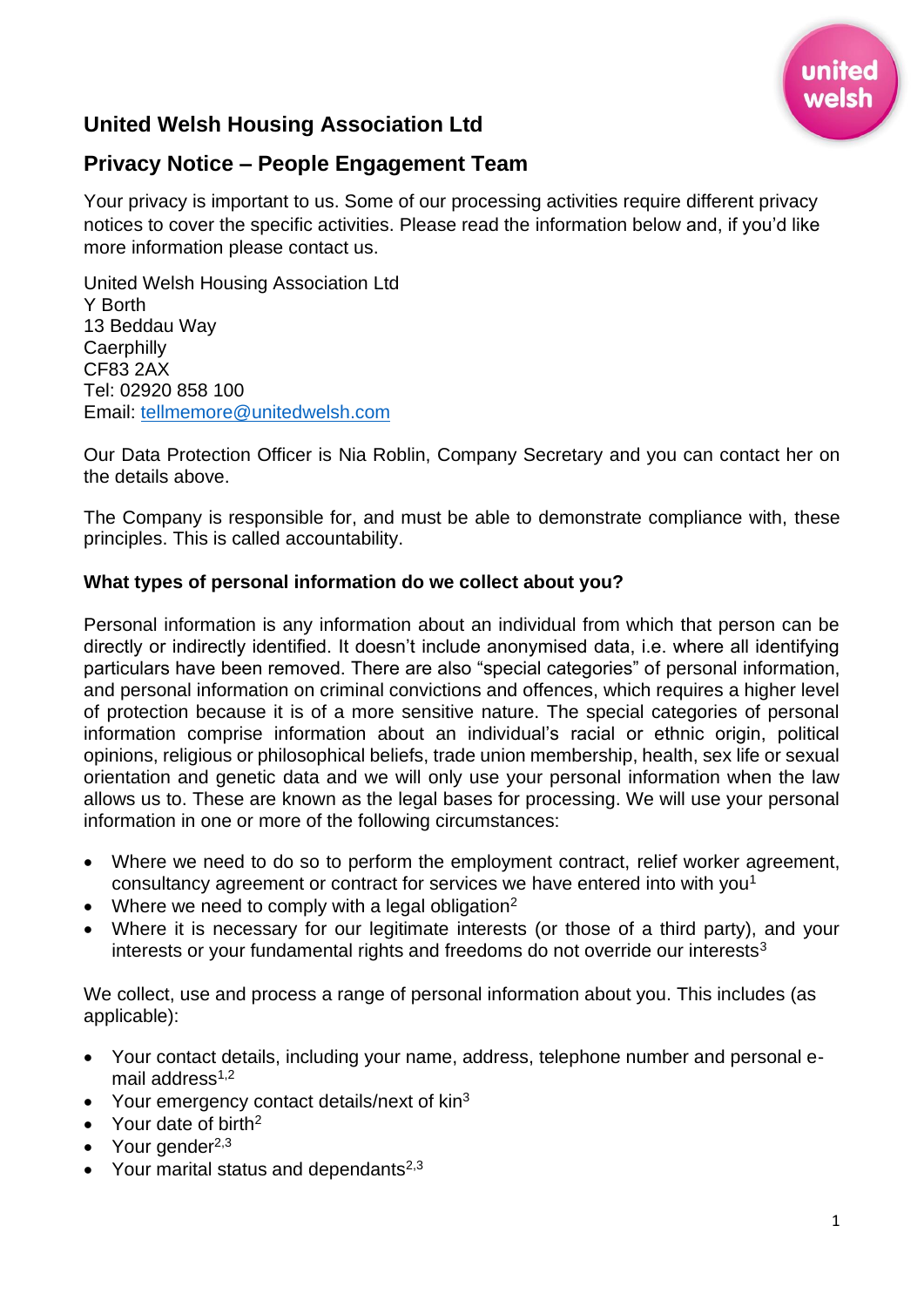

- The start and end dates of your employment or engagement<sup>1</sup>
- Recruitment records, including personal information included in a CV, any application form, cover letter, interview notes, references, copies of proof of right to work in the UK documentation, copies of qualification certificates, copy of driving licence, declaration of interest, whether or not you a United Welsh tenant and other background check documentation $1,2,3$
- The terms and conditions of your employment or engagement (including your job title and working hours), as set out in a job offer letter, employment contract, written statement of employment particulars, casual worker agreement, consultancy agreement, pay review and bonus letters, statements of changes to employment or engagement terms and related correspondence<sup>1,2</sup>
- Details of your skills, qualifications, experience and work history, both with previous employers and with the Company<sup>1,2,3</sup>
- Your professional memberships $3$
- Your salary, entitlement to benefits and pension information<sup>1</sup>
- Your National Insurance number<sup>1,2</sup>
- Your bank account details, payroll records, tax code and tax status information<sup>1,2</sup>
- Any disciplinary, grievance and capability records, including investigation reports, collated evidence, minutes of hearings and appeal hearings, warning letters, performance improvement plans and related correspondence<sup>1,2,3</sup>
- Training records $3$
- Annual leave and other leave records, including details of the types of and reasons for leave being taken and related correspondence<sup>1,2</sup>
- Any termination of employment or engagement documentation, including resignation letters, dismissal letters, redundancy letters, minutes of meetings, settlement agreements and related correspondence<sup>1,2</sup>
- Information obtained through electronic means, such as entry access swipecard<sup>2,3</sup>
- Information about your use of our IT systems, including usage of telephones, e-mail and the Internet $1,3$
- Information about your use of company credit cards, fuel cards and your role as a company signatory for authorising company spend<sup> $1,2,3$ </sup>
- Photographs/screenshots $3$
- Inclusion in case studies which may include video footage<sup>3</sup>
- Employee benefit options (e.g. Pension or Cycle to Work Scheme)<sup>3</sup>
- Your dietary requirements when attending conferences, away-days or training courses<sup>3</sup>
- Ensure compliance to our expenses policy by declaration that if you are claiming business mileage that you have appropriate business insurance<sup>1,2</sup>

We may also collect, use and process the following special categories of your personal information (as applicable):

- information about your health, including any medical condition, whether you have a disability in respect of which the Company needs to make reasonable adjustments, sickness absence records (including details of the reasons for sickness absence being taken), medical reports and related correspondence<sup>2,3</sup>
- information about your racial or ethnic origin, religious or philosophical beliefs and sexual orientation<sup>2,3</sup>
- information about criminal convictions and offences<sup> $1,2,3$ </sup>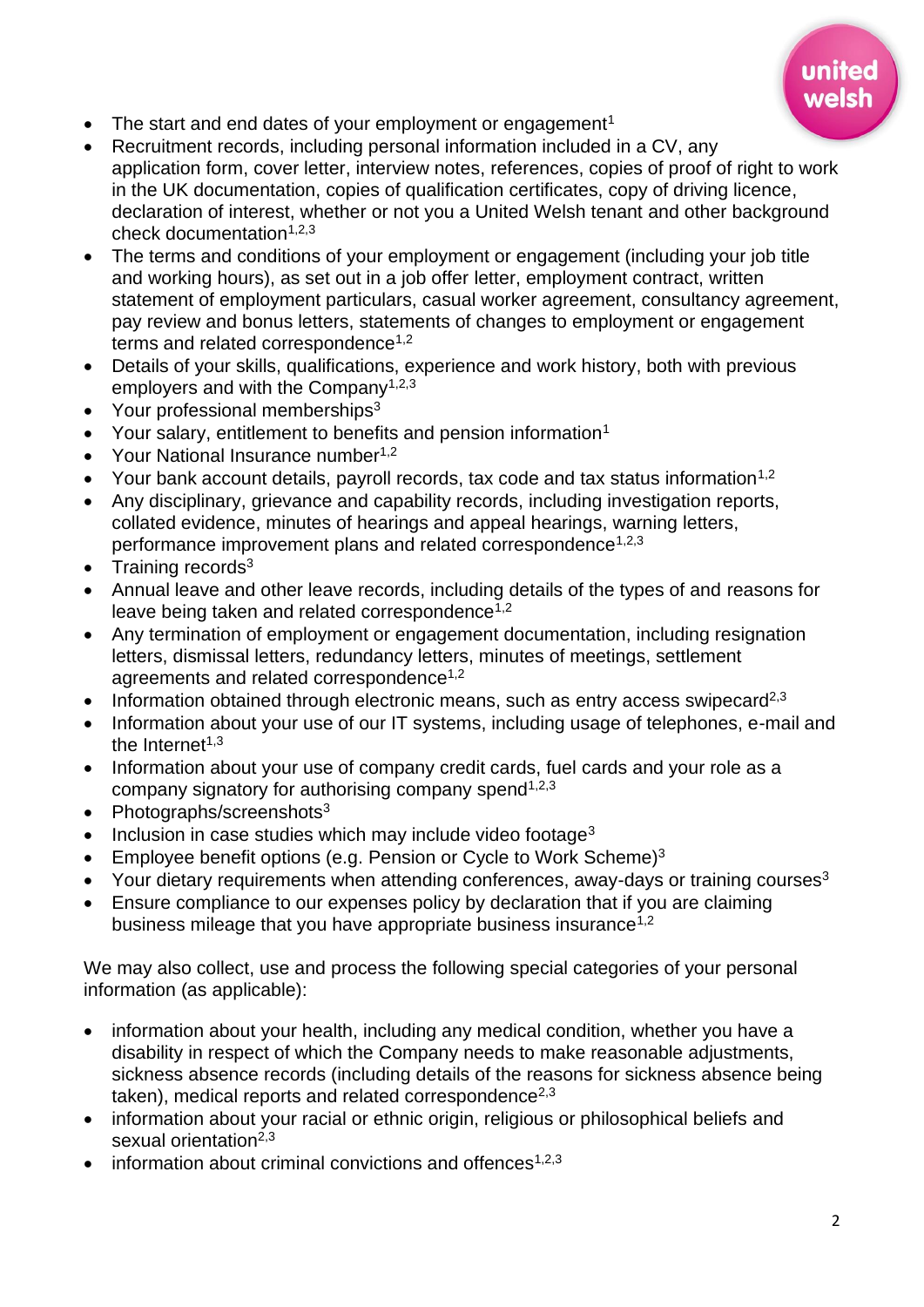

#### **How do we collect your personal information?**

We collect personal information about employees, workers and contractors in a variety of ways. It is collected during the recruitment process, either directly from you or sometimes from a third party such as an employment agency. We may also collect personal information from other external third parties, such as references from former employers, information from background check providers, information from credit reference agencies and criminal record checks from the Disclosure and Barring Service (DBS).

We will also collect additional personal information throughout the period of your working relationship with us. This may be collected in the course of your work-related activities. Whilst some of the personal information you provide to us is mandatory and/or is a statutory or contractual requirement, some of it you may be asked to provide to us on a voluntary basis. We will inform you whether you are required to provide certain personal information to us or if you have a choice in this.

Your personal information may be stored in different places, including in your personnel file, in the Company's HR management system and in other IT systems, such as the e-mail system.

#### **Why and how we use your personal information?**

We may also occasionally use your personal information where we need to protect your vital interests (or someone else's vital interests).

We need all the types of personal information listed under *"What types of personal information do we collect about you?"* primarily to enable us to perform our contract with you<sup>1</sup> and to enable us to comply with our legal obligation*s* 2 *.* In some cases, we may also use your personal information where it is necessary to pursue our legitimate interests (or those of a third party), provided that your interests or your fundamental rights and freedoms do not override our interests<sup>3.</sup> Our legitimate interests include: performing or exercising our obligations or rights under the direct relationship that exists between the Company and you as its employee, worker or contractor; pursuing our business by employing (and rewarding) employees, workers and contractors; performing effective internal administration and ensuring the smooth running of the business; ensuring the security and effective operation of our systems and network; protecting our confidential information; and conducting due diligence on employees, workers and contractors. We believe that you have a reasonable expectation, as our employee, worker or contractor, that we will process your personal information. We have indicated, by using *1,2*,*<sup>3</sup>* next to each type of personal information listed above, what lawful basis we are relying on to process that particular type of personal information.

The purposes for which we are processing, or will process, your personal information are to:

- enable us to maintain accurate and up-to-date employee, worker and contractor records and contact details (including details of whom to contact in the event of an emergency)<sup>1,3</sup>
- run recruitment processes and assess your suitability for employment, engagement or promotion<sup>1,3</sup>
- comply with statutory and/or regulatory requirements and obligations, e.g. checking your right to work in the  $UK<sup>1,2,3</sup>$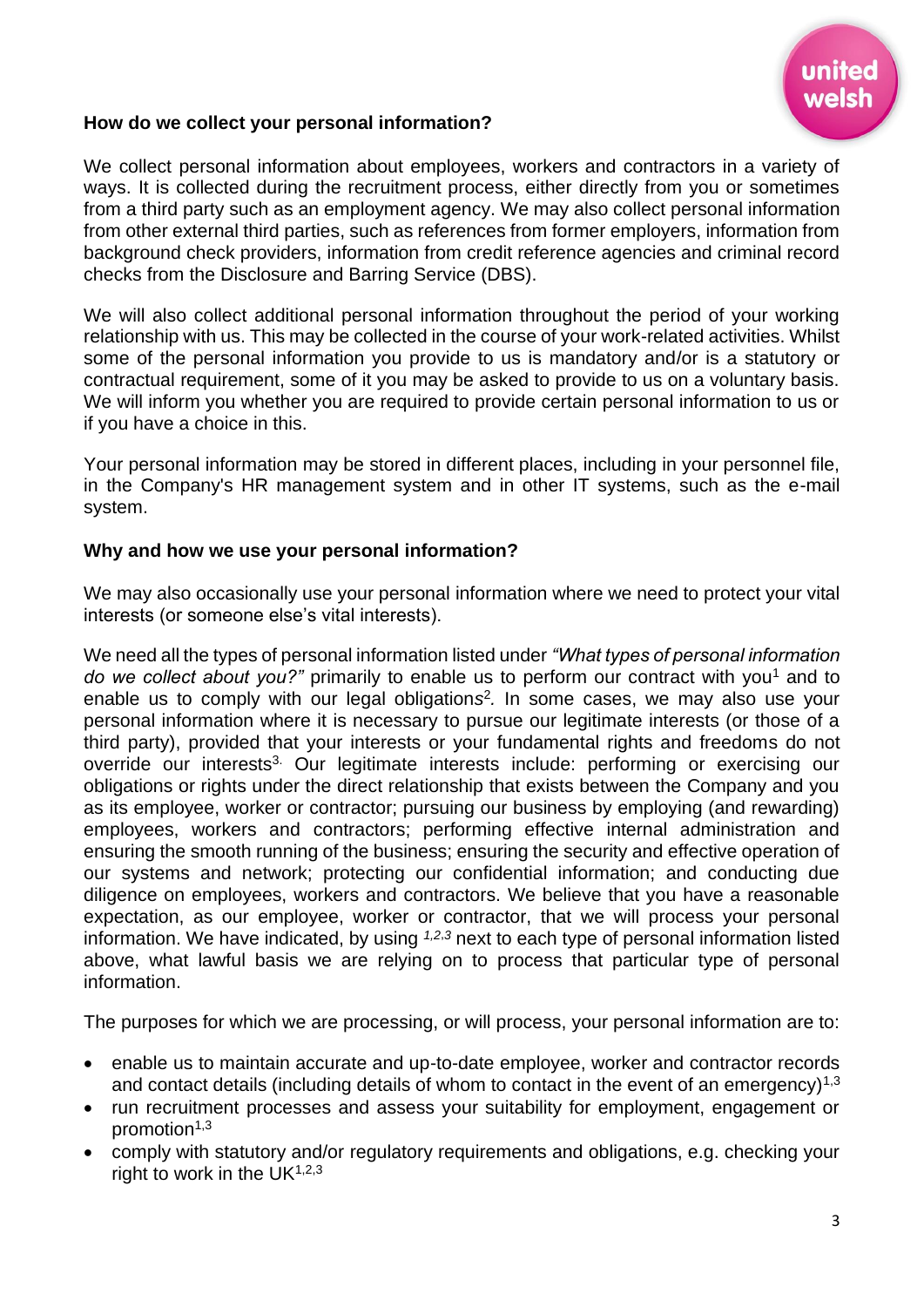

- comply with the duty to make reasonable adjustments for disabled employees and workers and with other disability discrimination obligations<sup>2,3</sup>
- maintain an accurate record of your employment or engagement terms<sup>1</sup>
- administer the contract we have entered into with you<sup>1,2</sup>
- $\bullet$  make decisions about pay reviews and bonuses<sup>1</sup>
- ensure compliance with your statutory and contractual rights<sup>1,2,3</sup>
- ensure you are paid correctly and receive the correct benefits and pension entitlements, including liaising with any external benefits or pension providers (Social Housing Pension Scheme) or insurers<sup>1.2,3</sup>
- ensure compliance with auto-enrolment pension legislation<sup>2,3</sup>
- ensure compliance with income tax requirements, e.g. deducting income tax and National Insurance contributions where applicable $2,3$
- operate and maintain a record of disciplinary, grievance and capability procedures and action taken $1,2$
- record and assess your education, training and development activities and needs<sup>1,3</sup>
- $\bullet$  plan for career development and succession<sup>3</sup>
- manage, plan and organise work $3$
- $\bullet$  enable effective workforce management<sup>3</sup>
- operate and maintain a record of annual leave procedures<sup>1,2</sup>
- operate and maintain a record of sickness absence procedures<sup>1,2,3</sup>
- ascertain your fitness to work $1,2,3$
- operate and maintain a record of maternity leave, paternity leave, adoption leave, shared parental leave, parental leave and any other type of paid or unpaid leave or time off work<sup>1,2</sup>
- ensure payment of SSP or contractual sick pay<sup>1,2</sup>
- ensure payment of other statutory or contractual pay entitlements, e.g. SMP, SPP, SAP and ShPP1,2
- meet our obligations under health and safety laws<sup>2,3</sup>
- make decisions about continued employment or engagement<sup>1,2</sup>
- operate and maintain a record of dismissal procedures<sup>1,2</sup>
- provide references on request for current or former employees, workers or contractors<sup>3</sup>
- prevent fraud<sup>2,3</sup>
- monitor your use of our IT systems to ensure compliance with our IT-related policies  $(Eqress)<sup>2</sup>$
- ensure network and information security and prevent unauthorised access and modifications to systems<sup>2</sup>
- ensure effective HR, personnel management and business administration, including accounting and auditing<sup>2</sup>
- ensure adherence to Company rules, policies and procedures<sup>1,2</sup>
- monitor equal opportunities $2,3$
- enable us to establish, exercise or defend possible legal claims (Eversheds Solicitors,  $ACAS$ <sup>2,3</sup>
- ensure compliance to Health & Safety legislation including lone-working and the use of Skyguard (the device we use for personal protection and to manage risk)<sup>2,3</sup>

Please note that we may process your personal information without your consent, in compliance with these rules, where this is required or permitted by law.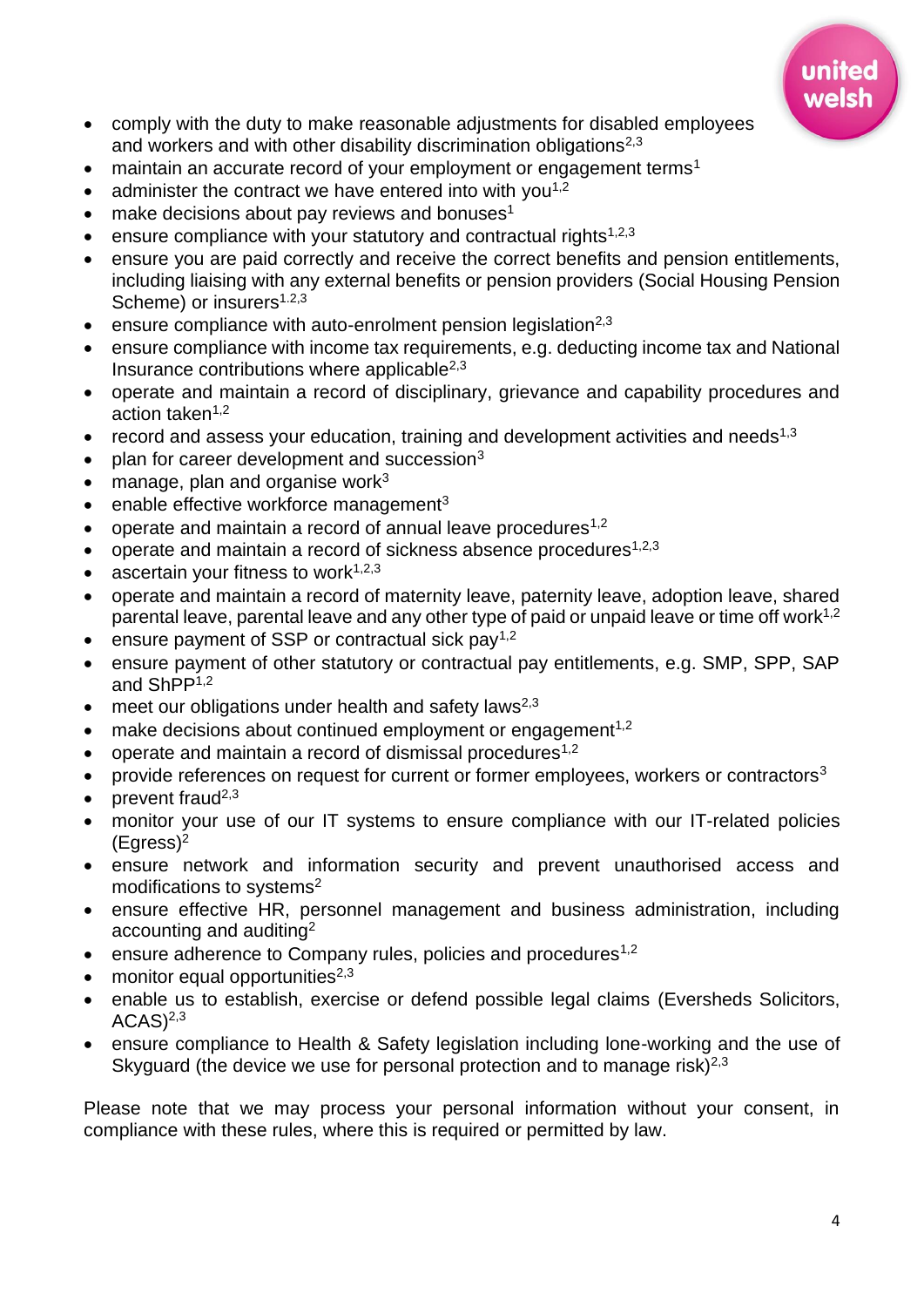

## *What if you fail to provide personal information?*

If you fail to provide certain personal information when requested or required, we may not be able to perform the contract we have entered into with you, or we may be prevented from complying with our legal obligations. You may also be unable to exercise your statutory or contractual rights.

#### *Why and how do we use your sensitive personal information?*

We will only collect and use your sensitive personal information, which includes special categories of personal information and information about criminal convictions and offences, when the law additionally allows us to.

Some special categories of personal information, i.e. information about your health or medical conditions and trade union membership, and information about criminal convictions and offences, is also processed so that we can perform or exercise our obligations or rights under employment law or social security law and in line with our data protection policy.

We may also process these special categories of personal information, and information about any criminal convictions and offences, where we have your explicit written consent. In this case, we will first provide you with full details of the personal information we would like and the reason we need it, so that you can properly consider whether you wish to consent or not. It is entirely your choice whether to consent. Your consent can be withdrawn at any time.

The purposes for which we are processing, or will process, these special categories of your personal information, and information about any criminal convictions and offences, are to:

- assess your suitability for employment, engagement or promotion<sup> $1,2,3$ </sup>
- comply with statutory and/or regulatory requirements and obligations, e.g. carrying out criminal record checks<sup>2</sup>
- comply with the duty to make reasonable adjustments for disabled employees and workers and with other disability discrimination obligations<sup>2,3</sup>
- administer the contract we have entered into with you<sup>1,2</sup>
- ensure compliance with your statutory and contractual rights<sup>1,2,3</sup>
- operate and maintain a record of sickness absence procedures<sup>1</sup>
- ascertain your fitness to work<sup>1</sup>
- manage, plan and organise work $3$
- enable effective workforce management<sup>3</sup>
- ensure payment of SSP or contractual sick pay<sup>1,2</sup>
- meet our obligations under health and safety laws<sup>2,3</sup>
- make decisions about continued employment or engagement<sup>1,2</sup>
- operate and maintain a record of dismissal procedures<sup>1,2</sup>
- ensure effective HR, personnel management and business administratio<sup>1,2</sup>
- ensure adherence to Company rules, policies and procedures<sup>1,2</sup>
- monitor equal opportunities $^{2,3}$

Where we process other special categories of personal information, i.e. information about your racial or ethnic origin, religious or philosophical beliefs and sexual orientation, this is done only for the purpose of equal opportunities monitoring and in line with our data protection policy. Personal information that the Company uses for these purposes is either anonymised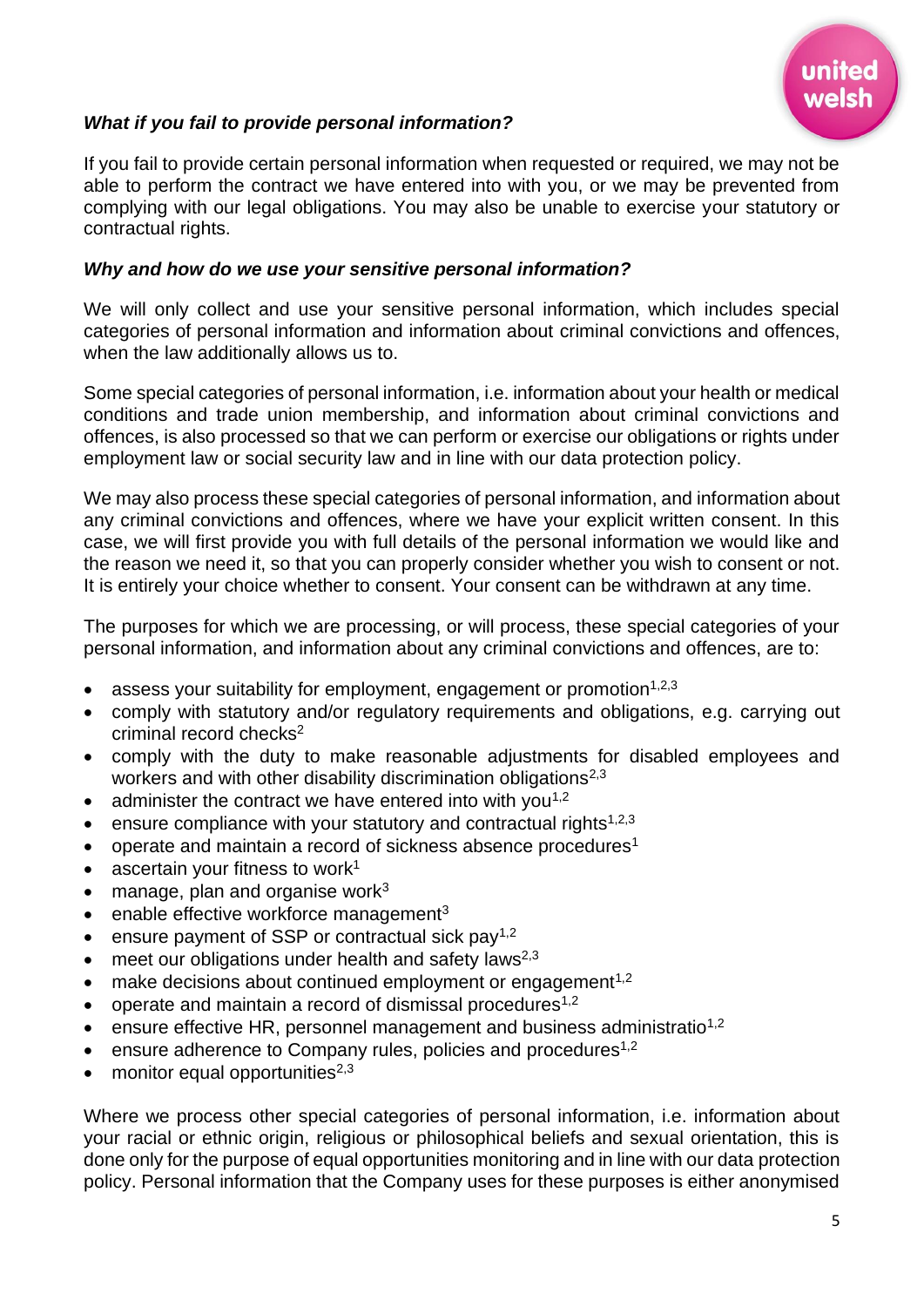

or is collected with your explicit written consent, which can be withdrawn at any time. It is entirely your choice whether to provide such personal information.

We may also occasionally use your special categories of personal information, and information about any criminal convictions and offences, where it is needed for the establishment, exercise or defence of legal claims.

#### **Who has access to your personal information?**

Your personal information may be shared internally within the Company, including with members of the HR department, payroll staff, your line manager, other managers in the department in which you work and IT staff if access to your personal information is necessary for the performance of their roles.

We may also share your personal information with third-party service providers (and their designated agents), including:

- external organisations for the purposes of conducting pre-employment reference and employment background checks
- payroll providers
- benefits providers and benefits administration, including insurers
- pension scheme provider and pension administration
- occupational health providers
- external IT services
- external auditors
- professional advisers, such as lawyers, actuaries and accountants
- HMRC

We may also share your personal information with other third parties in the context of a potential sale or restructuring of some or all of its business. In those circumstances, your personal information will be subject to confidentiality undertakings.

We may also need to share your personal information with a regulator or to otherwise comply with the law.

We may share your personal information with third parties where it is necessary to administer the contract we have entered into with you, where we need to comply with a legal obligation, or where it is necessary for our legitimate interests (or those of a third party).

#### **Cookies**

We have placed cookies on your computer to help make our website better.

Most web browsers allow some control of most cookies through the browser settings. To find out more about cookies, including how to see what cookies have been set and how to manage and delete them, visit: [www.aboutcookies.org.](http://www.aboutcookies.org/) To opt out of being tracked by Google Analytics across all websites visit: [tools.google.com/dlpage/gaoptout](http://tools.google.com/dlpage/gaoptout)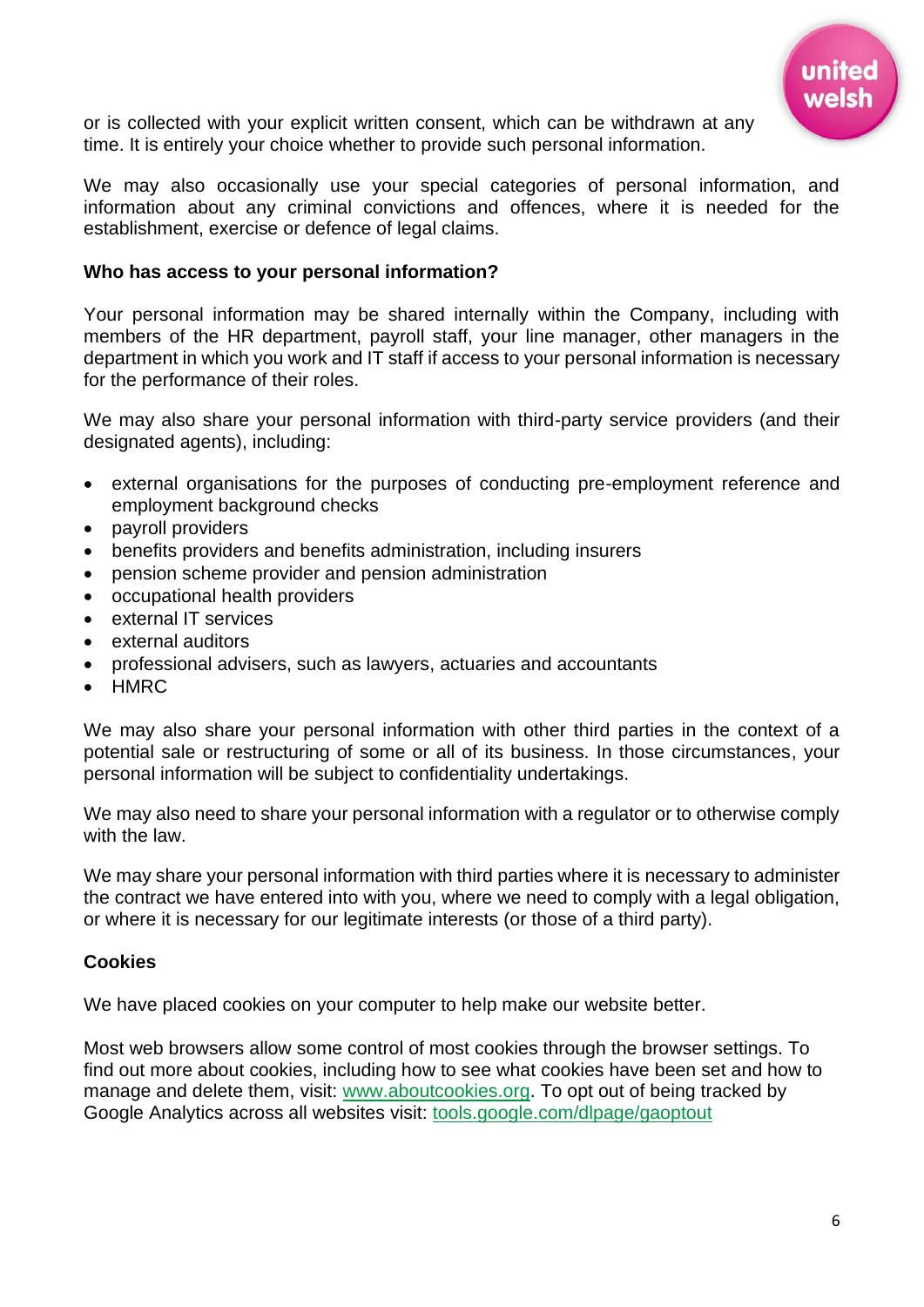

## **Third Party Cookies**

Our website uses features of other websites that may leave a cookie. These are third-party cookies and we are unable to block or prevent them without removing the feature from our site. For information about those cookies you would need to check the originator's website for their cookie policy.

## **CCTV**

We operate a number of closed circuit television (CCTV) cameras in order to ensure the security of tenants, other residents of estates we manage, employees, agents, contractors, or any person lawfully engaged in the locality. These are only used in our offices and communal spaces within estates, not within individual tenant homes.

CCTV systems will be subject to internal regular review and may be used to support and assist any internal investigation.

Where appropriate the Police will be asked to investigate any matter recorded by the CCTV system which is deemed to be of a criminal nature.

## **Telephone Call Recording**

We record all incoming and outgoing telephone calls on land lines but not on work mobiles. The recorded calls are retained for a period of 30 days. The recordings may be used for training and monitoring purposes and/or as part of any investigation/grievance process.

## **How long do we keep your information?**

We will only retain your personal information for as long as is necessary to fulfil the purposes for which it was collected and processed, including for the purposes of satisfying any legal, tax, health and safety, reporting or accounting requirements.

We will generally hold your personal information for the duration of your employment or engagement. The exceptions are:

- any personal information supplied as part of the recruitment process will not be retained if it has no bearing on the ongoing working relationship
- personal information about criminal convictions and offences collected in the course of the recruitment process will be deleted once it has been verified through a DBS criminal record check, unless, in exceptional circumstances, the information has been assessed by the Company as relevant to the ongoing working relationship
- it will only be recorded whether a DBS criminal record check has yielded a satisfactory or unsatisfactory result, unless, in exceptional circumstances, the information in the criminal record check has been assessed by the Company as relevant to the ongoing working relationship
- if it has been assessed as relevant to the ongoing working relationship, a DBS criminal record check will nevertheless be deleted after [six months] or once the conviction is "spent" if earlier (unless information about spent convictions may be retained because the role is an excluded occupation or profession)
- disciplinary, grievance and capability records will only be retained until the expiry of any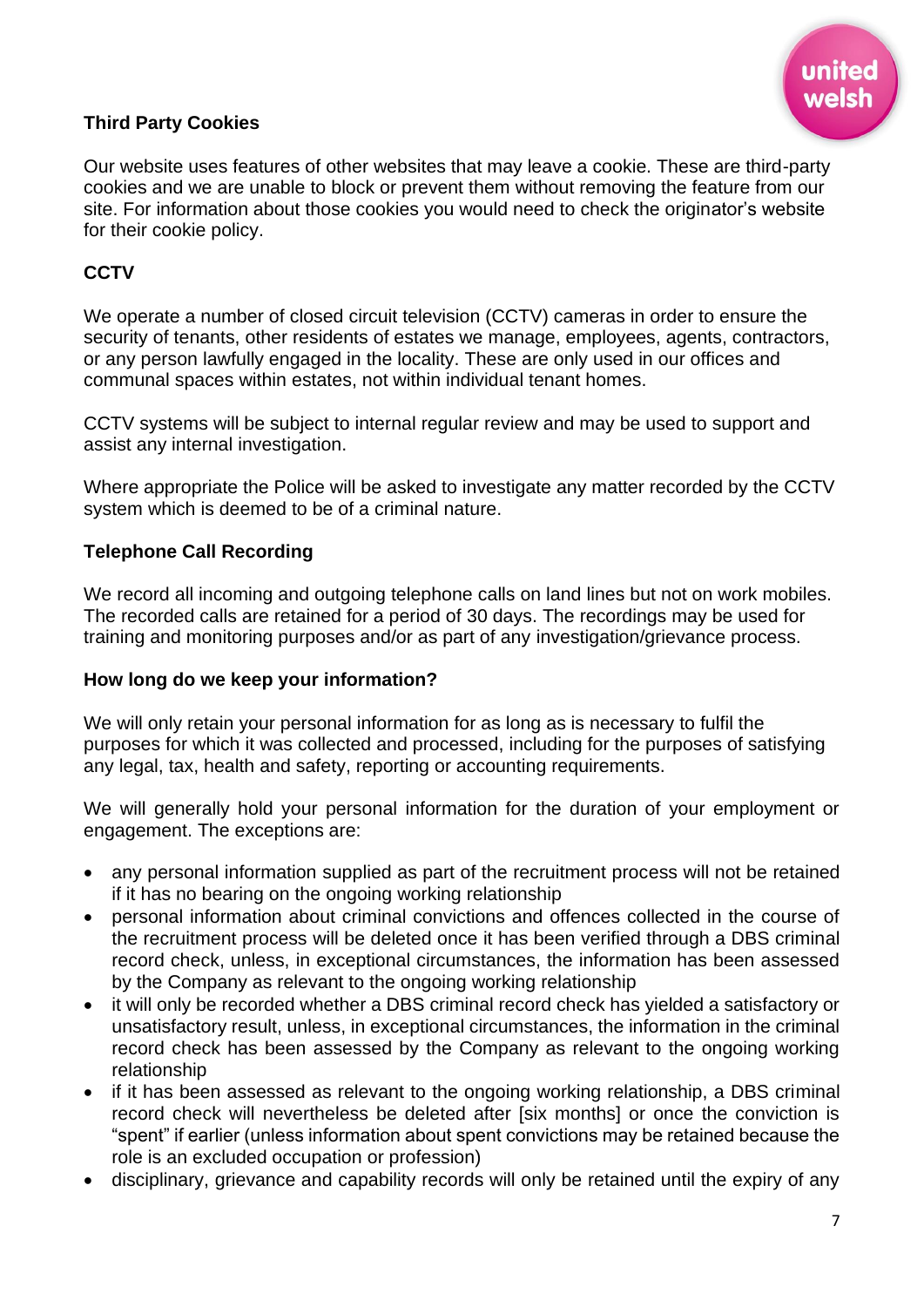

warning given (but a summary disciplinary, grievance or performance management record will still be maintained for the duration of your employment).

Once you have left employment or your engagement has been terminated, we will generally hold your personal information for only as long as is reasonably necessary to satisfy the purposes for which it was collected, and for the purposes of satisfying any legal, accounting or reporting and regulatory requirements. These legal and other requirements require us to retain certain records for a set period of time, including following the termination of your employment. In addition, we retain certain records in order to resolve queries and disputes that may arise from time to time.

We will retain and subsequently securely destroy your personal information in accordance with our data retention schedule (attached).

#### **Your Individual Rights**

It is important that the personal information we hold about you is accurate and up to date. Please keep us informed if your personal information changes, e.g. you change your home address, during your working relationship with us so that our records can be updated. We cannot be held responsible for any errors in your personal information in this regard unless you have notified us of the relevant change.

As a data subject, you have a number of statutory rights. Subject to certain conditions, and in certain circumstances, you have the right to:

- request access to your personal information this is usually known as making a data subject access request and it enables you to receive a copy of the personal information we hold about you and to check that we are lawfully processing it
- request rectification of your personal information this enables you to have any inaccurate or incomplete personal information we hold about you corrected
- request the erasure of your personal information this enables you to ask us to delete or remove your personal information where there's no compelling reason for its continued processing, e.g. it's no longer necessary in relation to the purpose for which it was originally collected
- restrict the processing of your personal information this enables you to ask us to suspend the processing of your personal information, e.g. if you contest its accuracy and so want us to verify its accuracy
- object to the processing of your personal information this enables you to ask us to stop processing your personal information where we are relying on the legitimate interests of the business as our legal basis for processing and there is something relating to your particular situation which makes you decide to object to processing on this ground
- data portability this gives you the right to request the transfer of your personal information to another party so that you can reuse it across different services for your own purposes.

More information about all of the rights below can be found from our website or by visiting [www.ico.org.uk](http://www.ico.org.uk/)